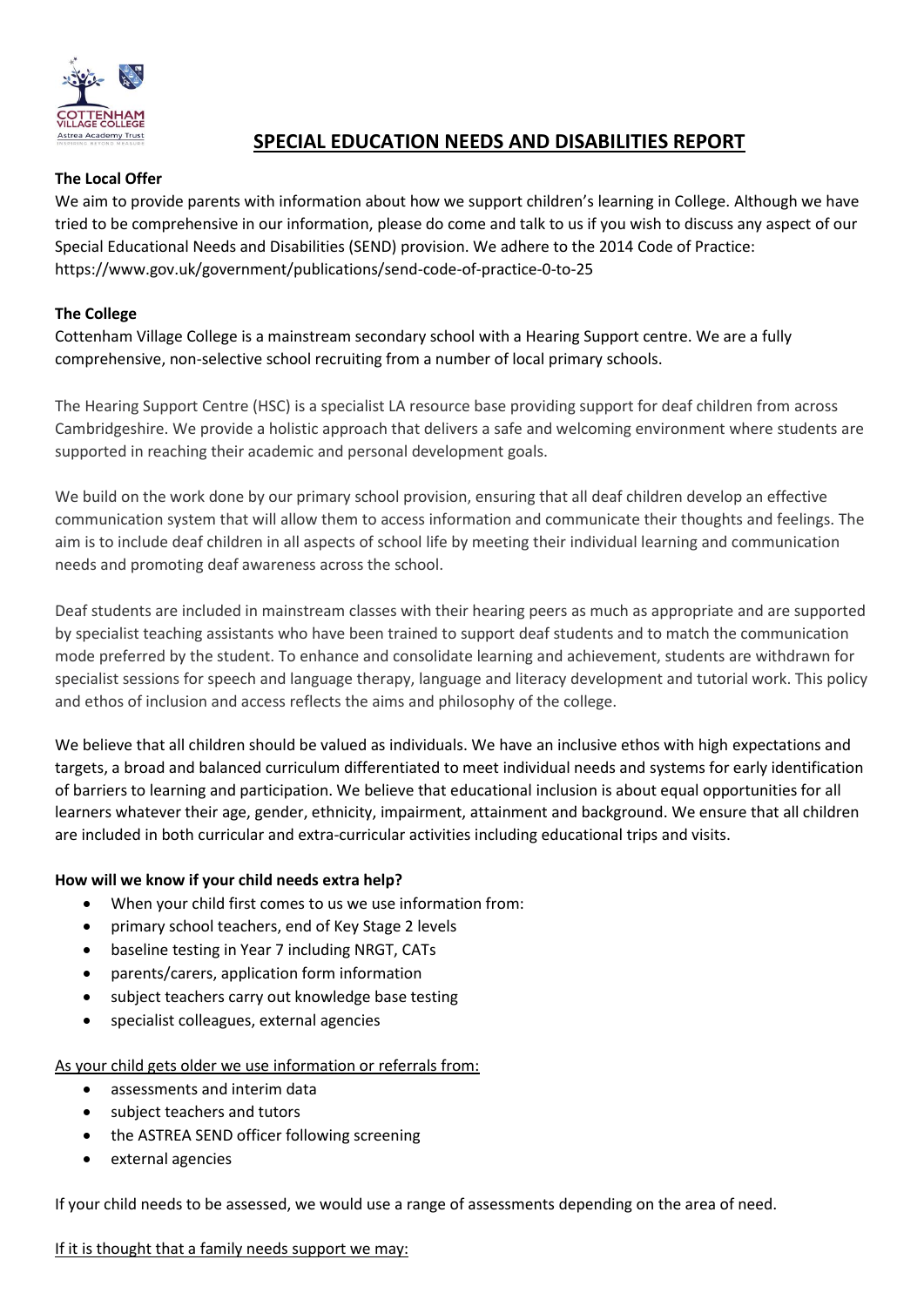- seek to apply for an Early Help Assessment
- Refer to the Cambridgeshire MASH (Multi-Agency Safeguarding Hub)

# **How will you know how your child is doing?**

We will monitor and review your child's levels and pick up on any subjects where your child is not making the right amount of progress. We will then consider whether an intervention is appropriate. At the next reporting time, we will check whether the right progress has been made.

Astrea Academy Trust and the local Executive Consultative Committee are responsible for checking the progress of different groups within the College and recommending strategies to support and accelerate progress. We welcome the involvement of parents/carers and want to keep you up to date and involved with your child's progress. We do this through:

- Sims
- parents' evenings
- notes in planners
- email
- telephone calls
- appointments made with individual teachers
- annual reviews and additional termly meetings for students with an Education Health Care Plan.
- Assess, Plan, Do, Reviews for those students who are classified as needing SEN support
- Astrea Parent App

# The College provides information for parents through:

- Cottenham Village College newsletter
- The College website [\(www.astreacottenham.org\)](http://www.astreacottenham.org/)
- The College Facebook page
- Open evenings
- Letters home
- Information evenings (Year 6 through to Year 11)
- Individual consultation meetings
- Sims
- Astrea Parent App

## **How will we support your child?**

All teachers will be told about your child's individual needs and will endeavour to adapt their lessons to meet these. Teachers have experience or are trained in doing this . Students, where it is deemed appropriate, will have a strategy sheet that will be shared with your child's teachers identifying key strategies that will support your child. Where there are concerns regarding access, the teacher will raise this with their line manager and the Special Educational Needs Coordinator.

Within College there are a variety of staff roles to help us fully support your child. Most of our students follow a traditional curriculum, however a small number of learners in KS3 and 4 have a more personalised curriculum to match their individual needs, interests and abilities.

Where it is felt it is the right thing to do, a student may be offered additional help and support, in which case parents would be informed.

There are a range of interventions and additional subject support which are available. Should your child need this, it would be discussed with you.

When your child is approaching the start of Key Stage 4, if necessary, we will assess and apply for exam access arrangements according to the Joint Council for Qualifications exam regulations. We have access to a qualified and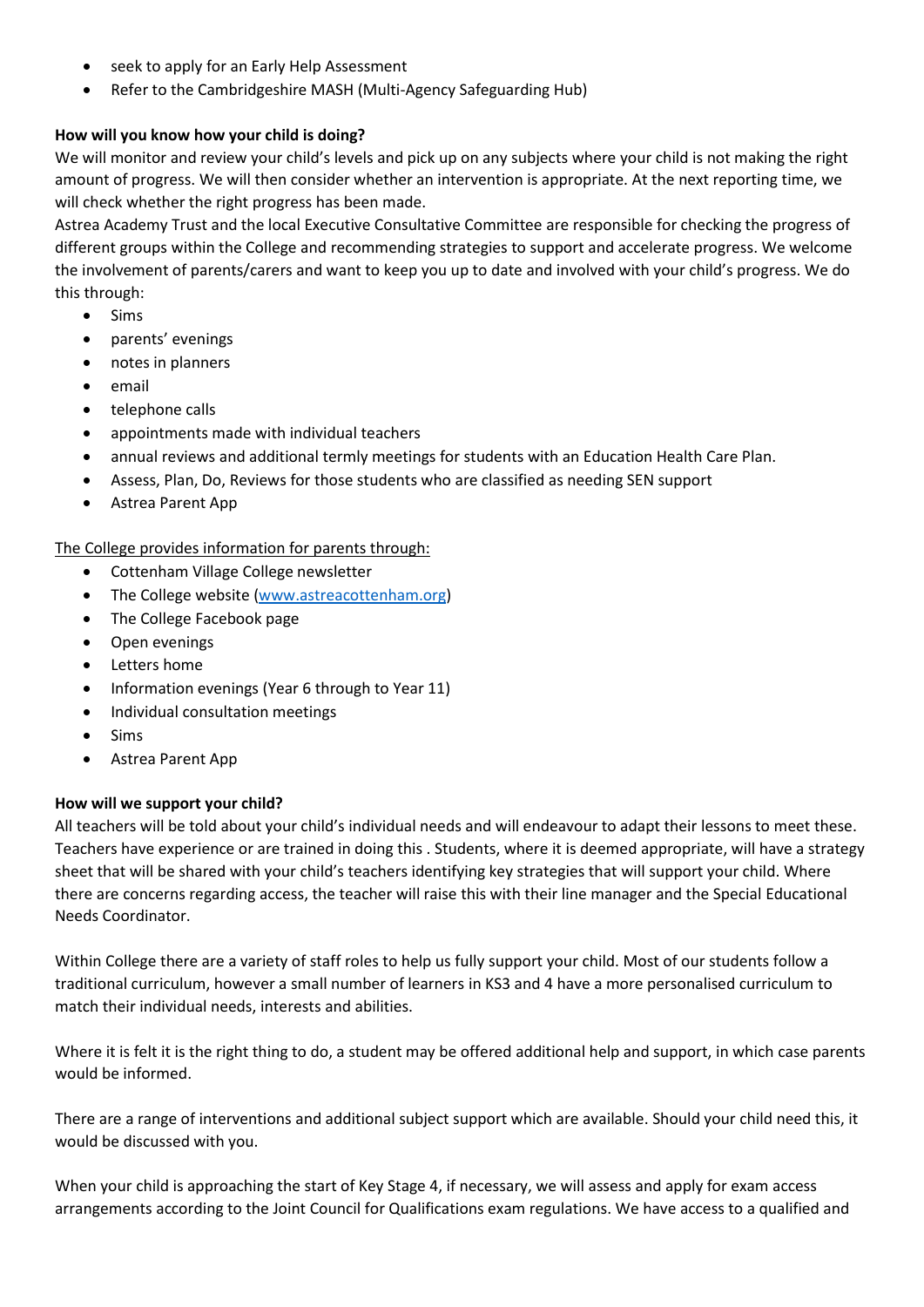experienced teacher to assess students and any special exam arrangements are coordinated and managed within the SEND department.

# **How will your child be included in activities outside the classroom?**

All children in the College are encouraged to take part in extra activities at break time, lunchtime and after College. Day and residential trips are open to all children and your child's specific needs can be discussed if they wish to join such a trip.

# **How will we support your child's wellbeing?**

At Cottenham Village College we take our pastoral responsibilities seriously. We pride ourselves on providing a high level of student support and guidance. One way we support our students is by assigning them to a form tutor who will (in most cases) remain with them as they progress up the College. This provides continuity and builds a strong relationship between tutor and students. There are additional members of staff at Cottenham Village College who are able to provide pastoral support.

We also have excellent relationships with a number of outside agencies including:

- Children's Services,
- The Police
- The Youth Service
- Red balloon
- CAMH
- The Emotional Health and Wellbeing Service

If your child finds lunch or break times difficult, we have a supported area which is safe and supervised.

## **Who is our Special Educational Needs Co-ordinator?**

The SEN Co-ordinator is Susan Kean and she can be contacted via the College office on 01954 288944 or by email at [susan.kean@astreacottenham.org](mailto:susan.kean@astreacottenham.org) .

## **What SEN training have our staff had?**

We have a SEN Department which is made up of the Special Needs Co-ordinator, Susan Kean, a Higher Level Teaching Assistant and a team of TAs.

We employ Teaching Assistants to support students in class with 1:1 and group work, and also to offer pre-school lunchtime and homework support. The SEN comprises a range of experienced Teaching Assistants who may specialise in different subject areas and additional needs as well as providing support in the following areas:

- Cognition and learning
- Communication and Interaction
- Social, mental and emotional health
- Sensory and/or physical needs

Training is provided to all staff including teachers and TAs as the need arises and there is ongoing training for all staff as well as opportunities to further develop skills.

As an Academy we can call on support from specialist organisations from within the Astrea SEND team, the Local Authority and health and social care services.

#### **How accessible is our College?**

In the main school there is an inclusion room which can be utilised for pupils who are unable to use the stairs.

#### **How else can you be involved?**

We need you to support us by encouraging your child to fully engage with their learning and any interventions offered by:

• Helping them to be organised for their day (including bringing the right equipment and books)